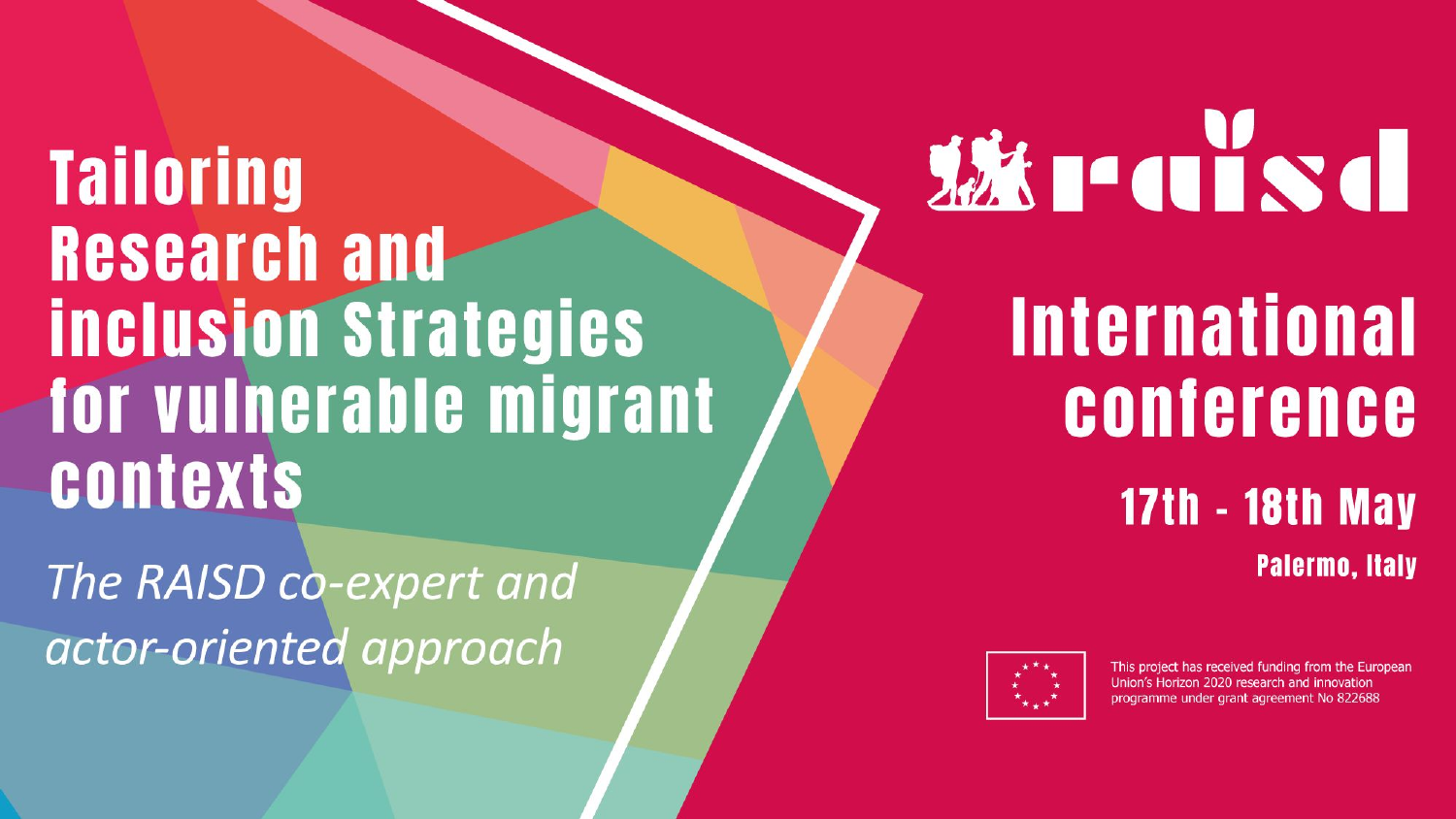### **World**



This project has received funding from the European Union's Horizon 2020 research and innovation programme under grant agreement No 822688

### Dr. Naima Al-Husban Arab Open University - Jordan

"Young Female Refugees' Education: from Policies to Pedagogical Practices"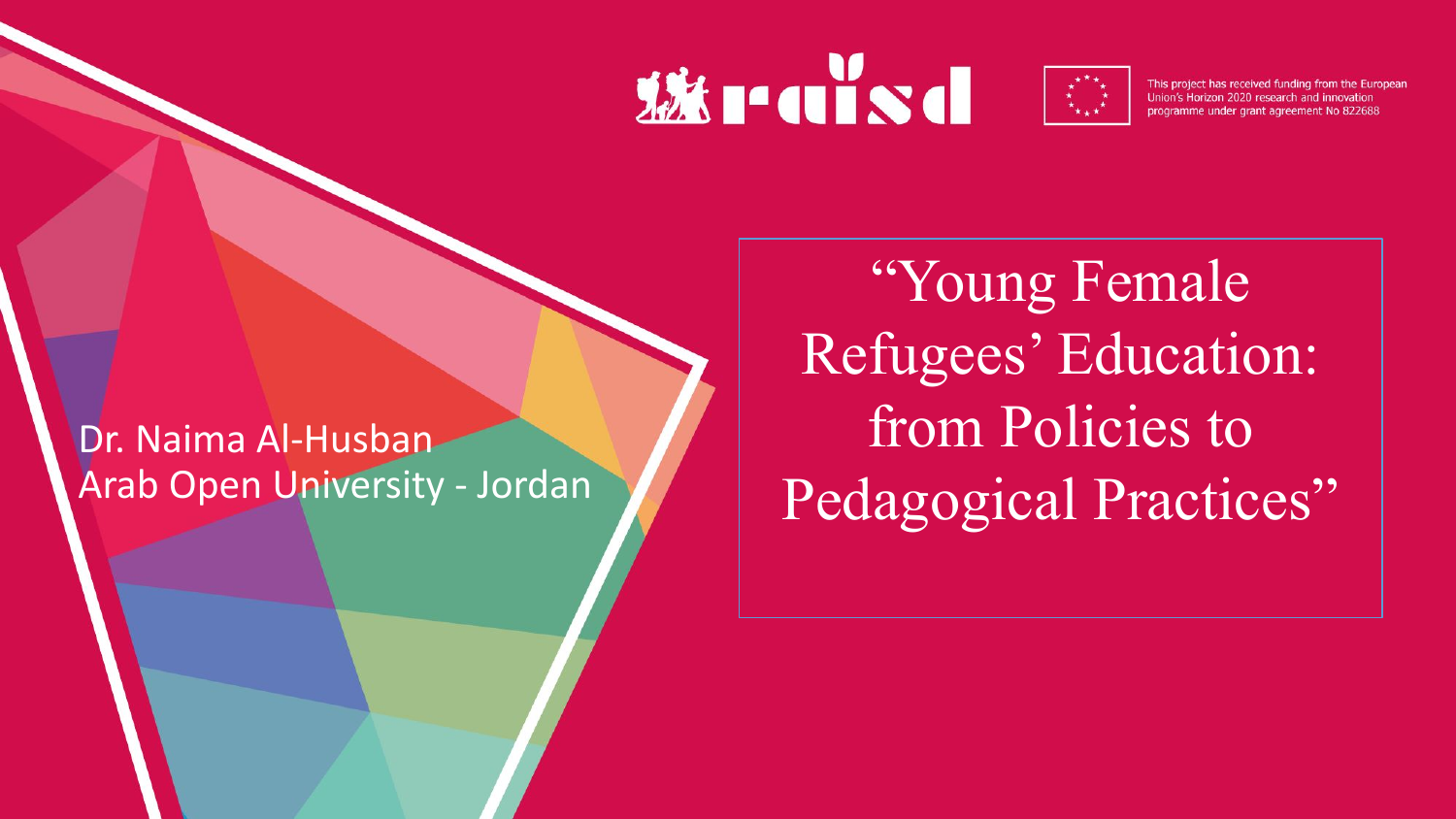**Tailoring Research** and inclusion Strategies for vulnerable migrant contexts

The RAISD co-expert and actor-oriented approach



 $\frac{1}{\sum\limits_{k=1}^{N}x_k}$ 

This project has received funding from the European<br>Union's Horizon 2020 research and innovation programme under grant agreement No 822688







Dreams Challen

ges

Refugee Girls' voices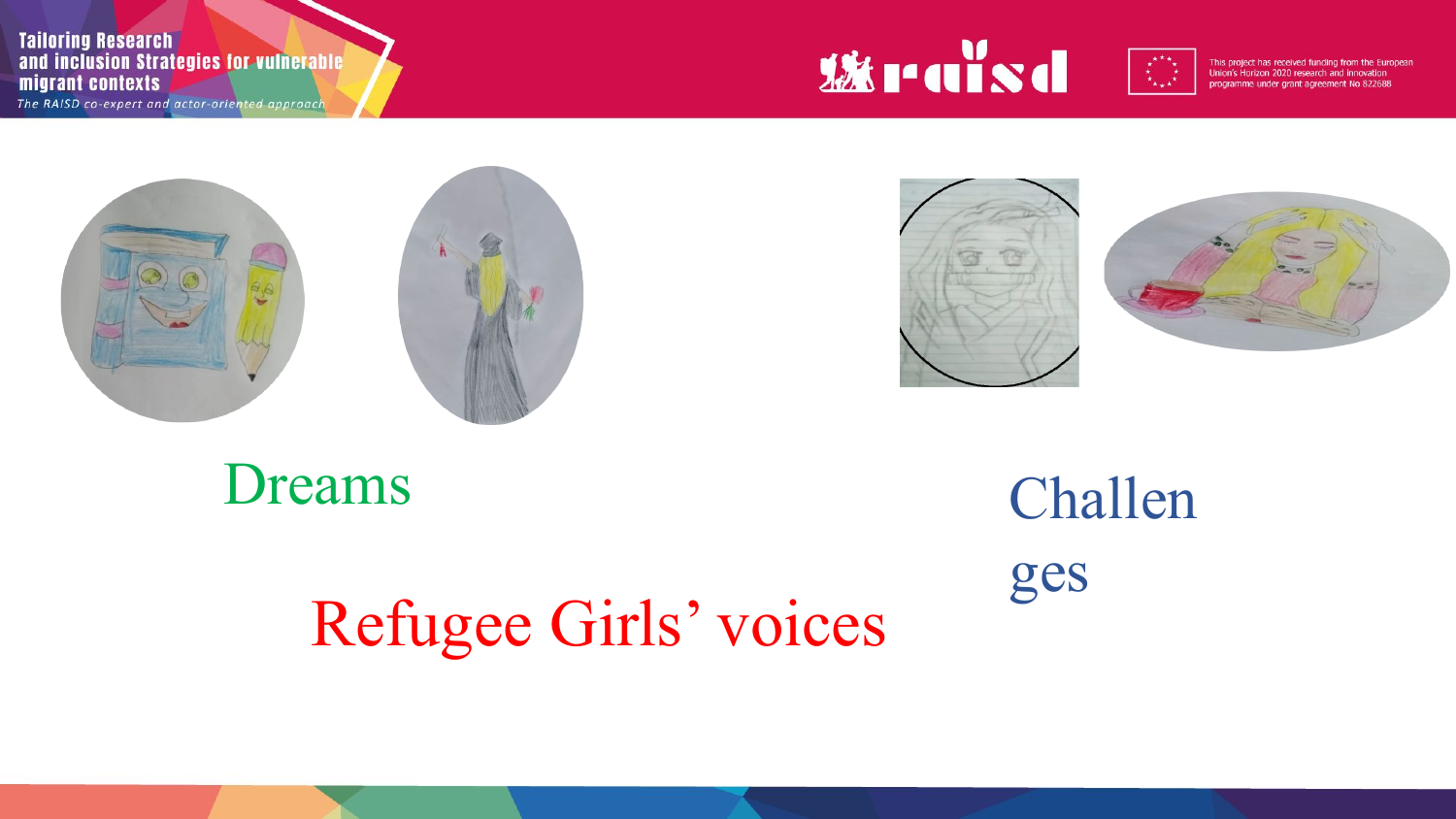

### The research questions

The current research tries to answer the following questions :

- •Do the national response plans guarantee education for refugee females ethier they are living in camps or in the host community?
- How have statistics of refugee girls education developed over the previous few years?
- What are the perceptions of specialists in education in emergencies and teachers of why education of refugee girls is not a priority?
- •What is the future roadmap for policy makers in the field of education in emergencies to level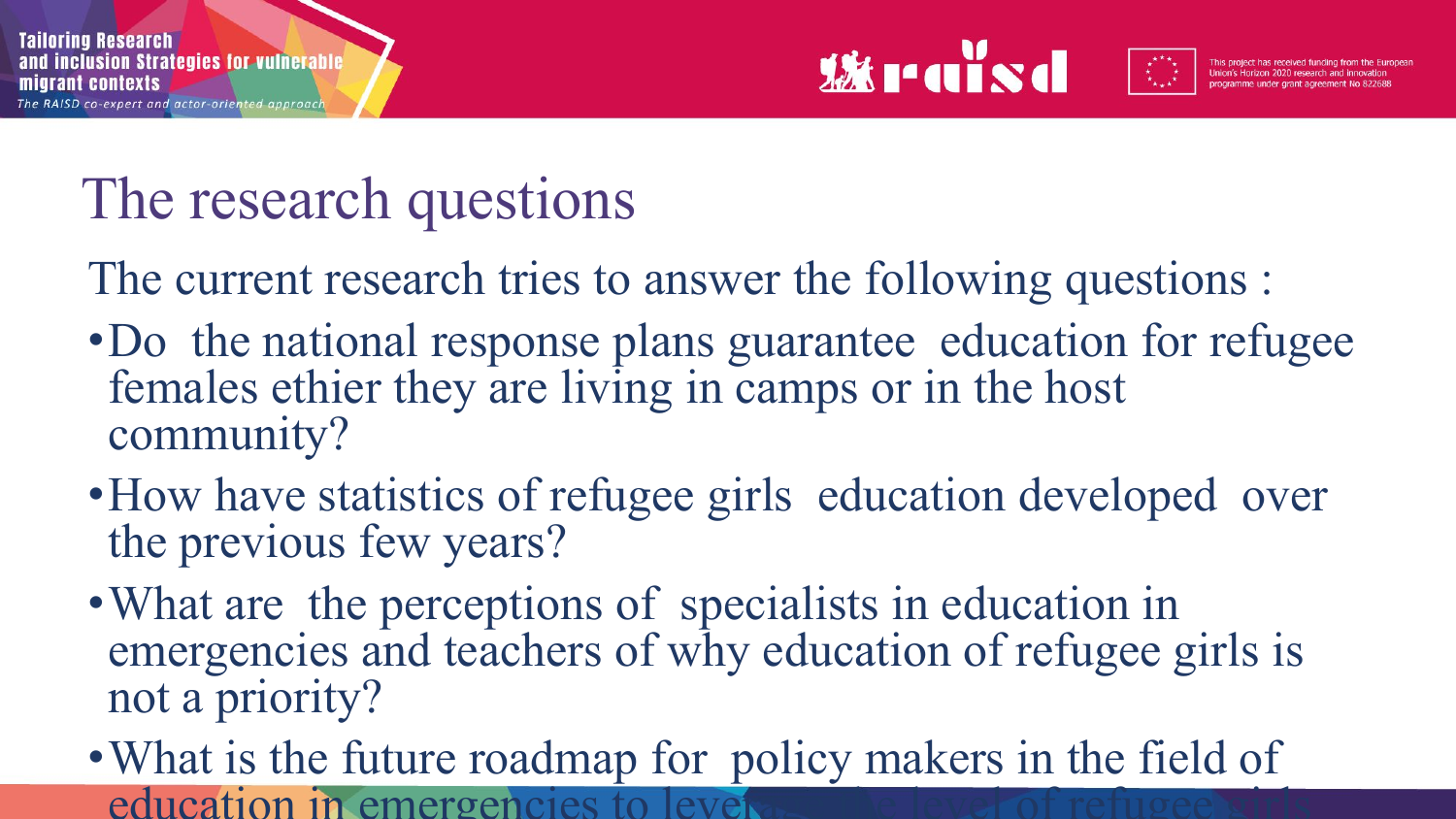

### **Methodology**

This research is based on the following data resources:

- Secondary data derived from the policy documents issued by the national authorities to formulate education of refugees especially in the previous decade. Besides, statistics of education of refugees and their implications in the near future.
- Primary data collected from 15 interviews conducted in Jordan, five of them conducted remotely with Syrian teachers in camps, and 5 interviews conducted face to face with Jordanian teachers of refugees, and another 5 interviews conducted with specialists in education in emergencies . The objective of the study was to formulate a comprehensive view about the education of refugee girls from the point of view of the main stakeholders working with refugees.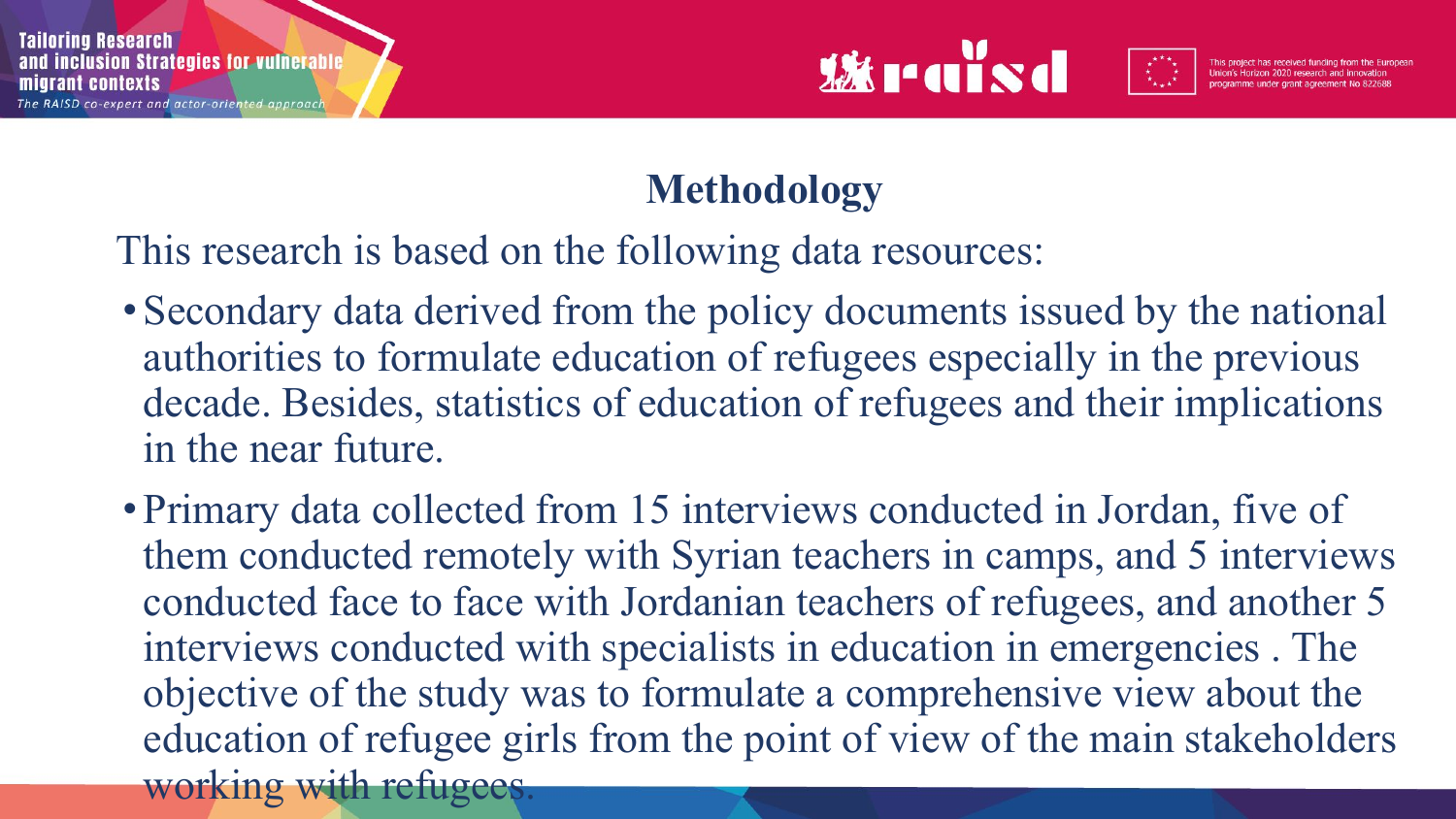

### **Findings**

•Q1: The Education Sector Working Group has ensured a link between humanitarian and resilience education programming in line with the Jordan Response Platform (JRP). Now, over the previous decade, Jordan has entered a period of transition from primarily humanitarian and resilience interventions towards more development-oriented interventions that include the needs of refugees, host communities and other vulnerable groups. Given the shifting landscape in this sector, one of the ESWG's roles going forward is to bridge humanitarian, resilience and longer-term development efforts to advance inclusive and equitable quality education for all children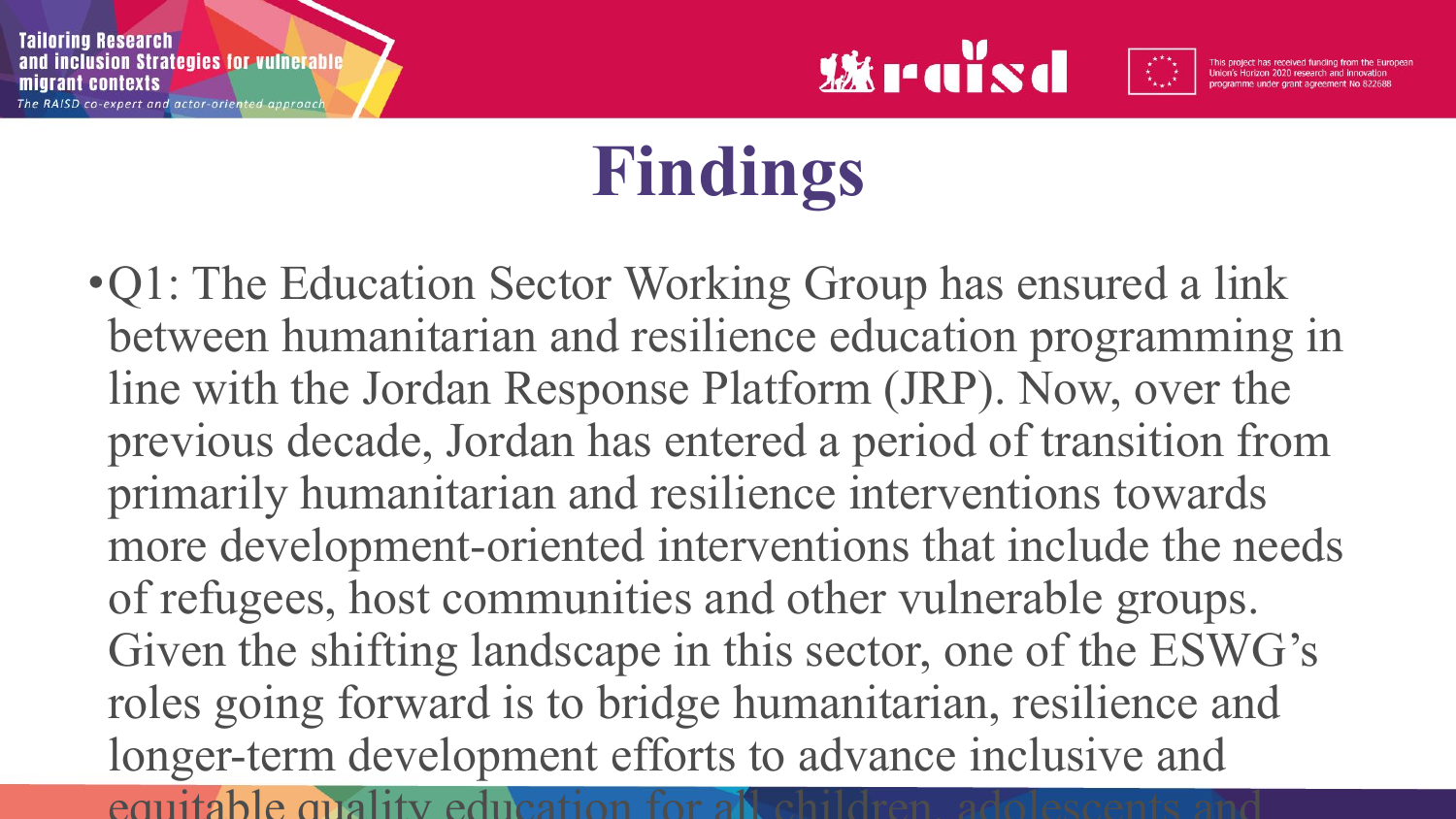#### **Tailoring Research** and inclusion Strategies for vulnerable migrant contexts

The RAISD co-expert and actor-oriented approach



#### *Q2: Following refugee students over grades from 2017 to 2021*

| <b>Grade</b>    | 2017  |      | 2018  |       | 2019  |      | 2020 |      | 2021 |      |
|-----------------|-------|------|-------|-------|-------|------|------|------|------|------|
| <b>Grade</b>    | M     | F    | M     | F     | M     | F    | M    | F.   | M    | F    |
| Kg <sub>2</sub> | 840   | 1225 | 2346  | 2256  | 2491  | 2629 | 3106 | 2966 | 2877 | 2787 |
| Grade1          | 10935 | 9855 | 10990 | 10054 | 9486  | 8899 | 8587 | 8141 | 7240 | 6930 |
| Grade2          | 9520  | 8768 | 10989 | 10495 | 9760  | 9036 | 8622 | 8113 | 7649 | 7432 |
| Grade3          | 9048  | 8534 | 9639  | 9206  | 10094 | 9855 | 8928 | 8338 | 7700 | 7437 |
| Grade4          | 8128  | 8087 | 9353  | 8748  | 8828  | 8423 | 9183 | 8990 | 8011 | 7709 |
| Grade5          | 5452  | 5339 | 8256  | 7874  | 8582  | 8039 | 8003 | 7685 | 8332 | 7355 |
| Grade 6         | 4505  | 4078 | 5425  | 5412  | 7271  | 7143 | 7560 | 7170 | 7233 | 7228 |
| <b>Grade 7</b>  | 3996  | 3481 | 4397  | 4262  | 4767  | 4770 | 6297 | 6259 | 6954 | 6784 |
| Grade 8         | 3107  | 3022 | 3829  | 3728  | 3639  | 3802 | 3948 | 4063 | 5631 | 5897 |
| <b>Grade 9</b>  | 2529  | 2050 | 2980  | 2225  | 3145  | 3420 | 2979 | 3232 | 3543 | 3777 |
| Grade 10        | 1920  | 1353 | 2217  | 2138  | 2428  | 2715 | 2507 | 2814 | 2696 | 2986 |
| Grade11         | 1322  | 1218 | 1653  | 1518  | 1771  | 2151 | 2012 | 2293 | 2260 | 2640 |
| Grade 12        | 993   | 807  | 1254  | 1100  | 1427  | 1764 | 1453 | 1772 | 1700 | 2077 |

The table shows male access is more than female in some years. Likewise, the number of females is decreasing over grades , the older they get , the more chances they drop out.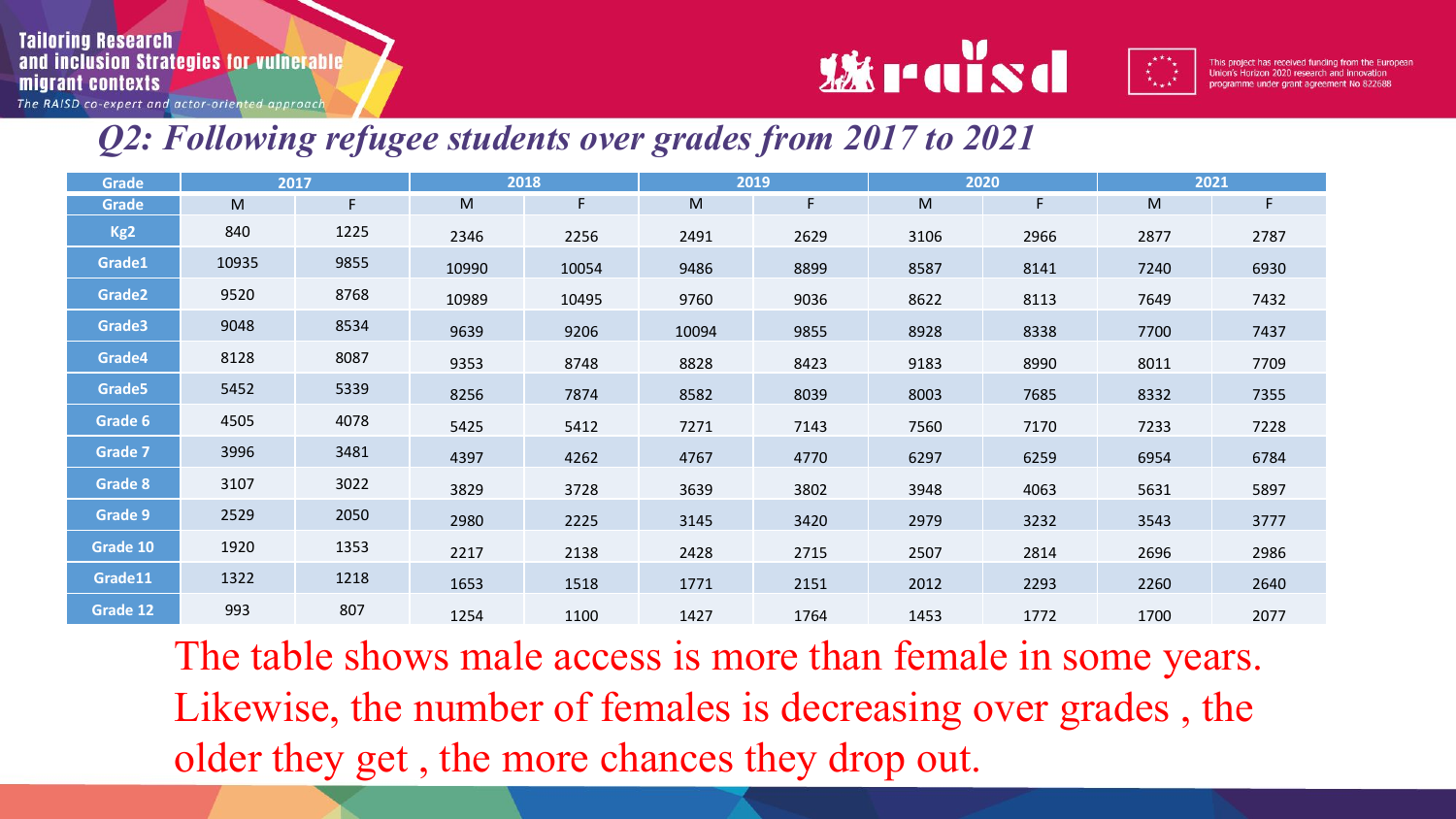



 *Number of school refugee children dropout in Jordan* 



it is clear the dropout rate among females is higher than among males. It is due to several reasons, for example, culture and social norms that devalue education and prefer marrying girls at early age, and financial and psychological factors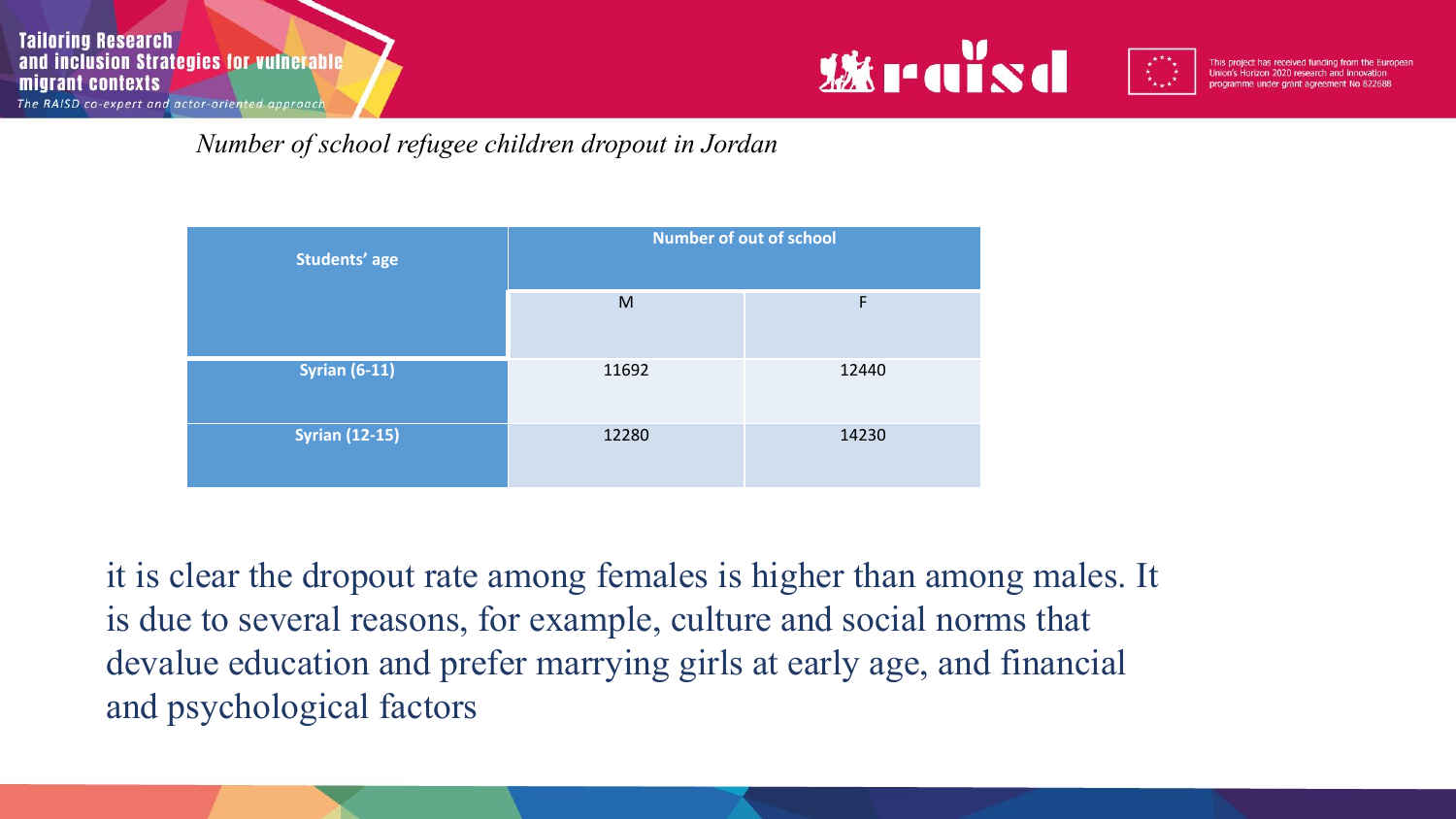**Tailoring Research** and inclusion Strategies for vulnerable migrant contexts The RAISD co-expert and actor-oriented approach



### *Statistics of non-formal education of refugees*

| <b>Non-formal education</b>            | 2018 | 2019 | 2020 | 2021 |  |  |  |  |  |  |
|----------------------------------------|------|------|------|------|--|--|--|--|--|--|
| program                                |      |      |      |      |  |  |  |  |  |  |
| Adult literacy program - total         |      |      |      |      |  |  |  |  |  |  |
| <b>Male</b>                            | 301  | 306  | 306  | 328  |  |  |  |  |  |  |
| Female                                 | 1029 | 1517 | 1650 | 1797 |  |  |  |  |  |  |
| <b>Home Studies Program</b>            |      |      |      |      |  |  |  |  |  |  |
| <b>Male</b>                            | 1613 | 2182 | 4025 | 4050 |  |  |  |  |  |  |
| <b>Female</b>                          | 1104 | 1409 | 1925 | 2165 |  |  |  |  |  |  |
| <b>Catch-Up Program (9-12)</b>         |      |      |      |      |  |  |  |  |  |  |
| <b>Male</b>                            | 1367 | 1801 | 1120 | 635  |  |  |  |  |  |  |
| <b>Female</b>                          | 1133 | 1334 | 805  | 469  |  |  |  |  |  |  |
| <b>Graduates from Drop-Out Program</b> |      |      |      |      |  |  |  |  |  |  |
| <b>Male</b>                            | 227  | 530  | 780  | 839  |  |  |  |  |  |  |
| <b>Female</b>                          | 173  | 270  | 420  | 478  |  |  |  |  |  |  |
| illiteracy percent                     |      |      |      |      |  |  |  |  |  |  |
| <b>Male</b>                            | 2.9% | 3.1% | 3%   | 3%   |  |  |  |  |  |  |
| <b>Female</b>                          | 7.5% | 7.2% | 7.3% | 7.3% |  |  |  |  |  |  |

As shown in the table that the females out of school are more than males, that is why the illiteracy percent among females is more than among males. The bright side is females try to enrol in non-formal education programs as male do, and the number is increasing over years except in catch-up programs.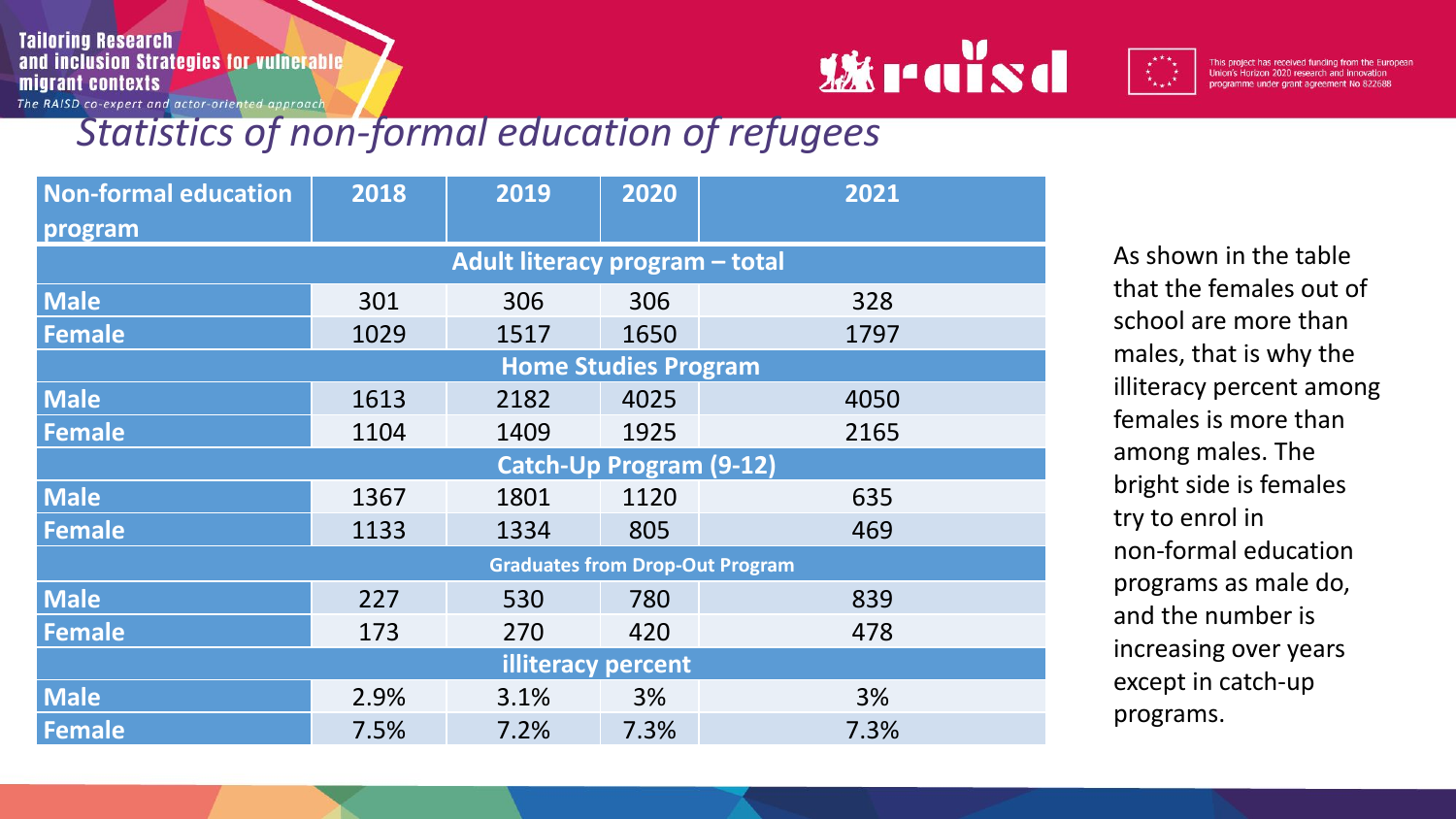

Q3: Perceptions of Jordanian teachers of refugees of the challenges that refugee females face

Female refugees did not stay at schools even over grades, even the MoE guarantees a high percent of access because of the following reasons:

- Family culture of refugee students.
- Some aspects of violence and bullying in both camps and host community .
- Limited opportunities of enrolling in higher education.
- Poor physical and emotional environment
- Difficult curriculum in which students could not cope with
- Poor level of students in math, science, and English language.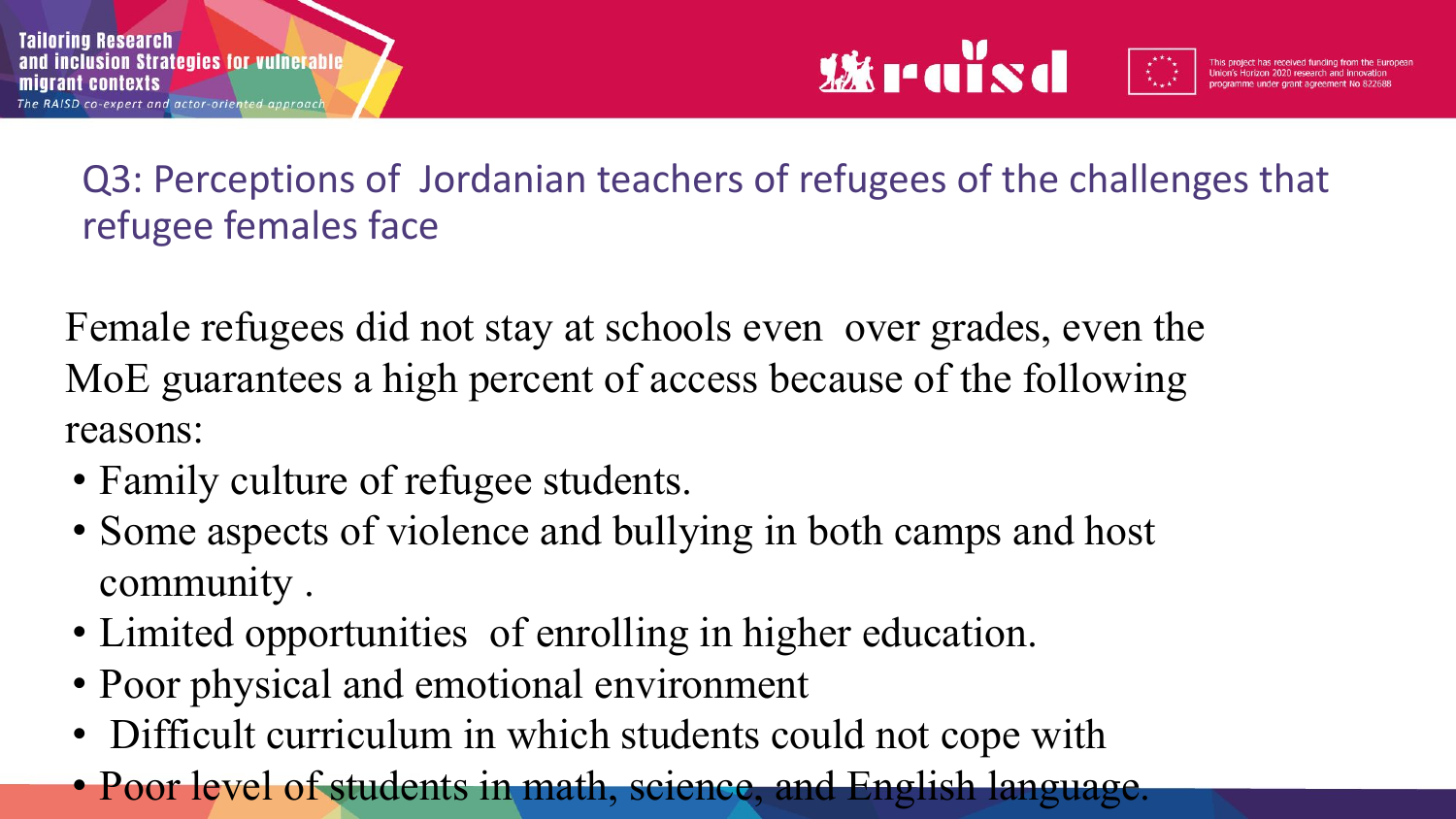

### Q3: Perceptions of Syrian teachers of refugees of the challenges that refugee females face

Female refugees did not stay at schools even the MoE guarantees a high percent of access because of the following reasons:

- Education is not in line with students' culture, that refugee students and their parents are not satisfied, and that it is not of good quality.
- No training on psychosocial support skills for traumatized students
- Limited opportunities of enrolling in higher education.
- Curriculum and the teaching materials are not in line with students' needs. However, its level is so difficult
- Difficult curriculum in which students could not cope with, students did not have previous requirements.
- Limited use of technology due to the unprepared technological environment.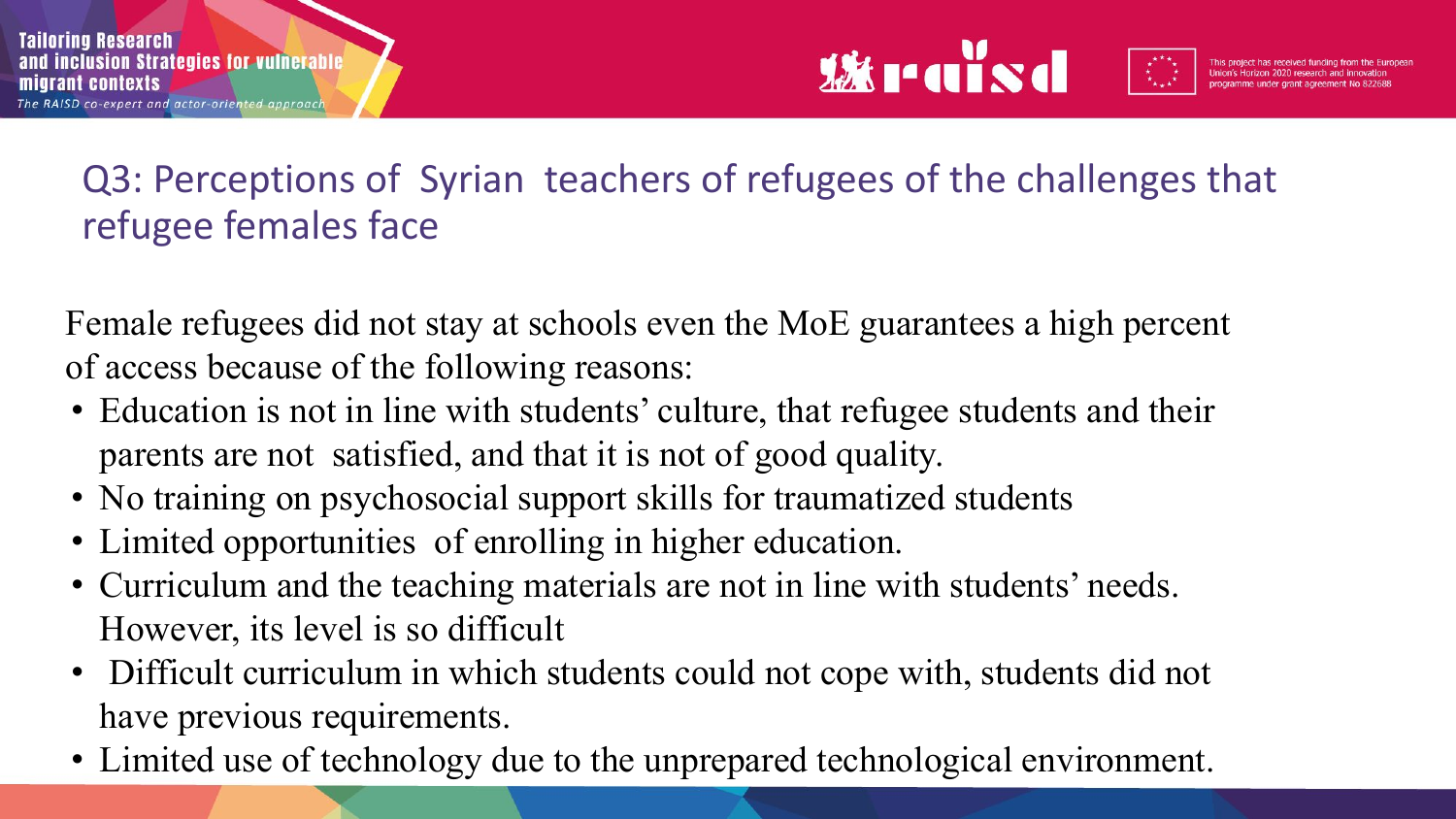

Q3: Perceptions of specialists in EiE of the challenges that refugee females face

Female refugees did not stay at schools even the MoE guarantees a high percent of access because of the following reasons:

- The learning time in each day is very short either in camps or in the double shift schools with poor learning environment.
- Families devalue education due to the limited financial resources they have.
- Selection, training, and monitoring teachers
- Limited opportunities of enrolling in higher education
- Retention and drop out, and hidden traumatizing cases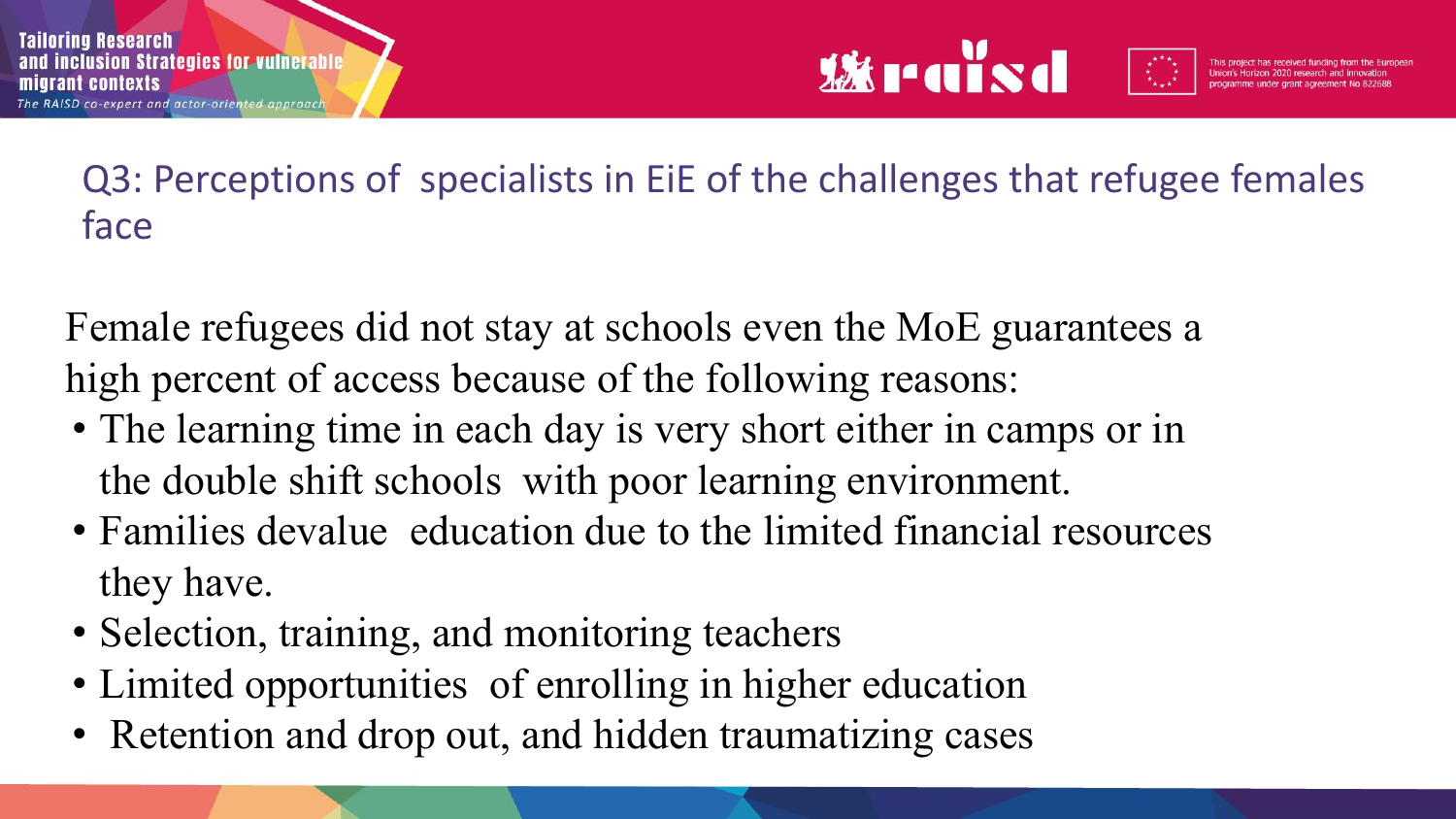#### **Tailoring Research** and inclusion Strategies for vulnerable migrant contexts

The RAISD co-expert and actor-oriented approach





cohesion